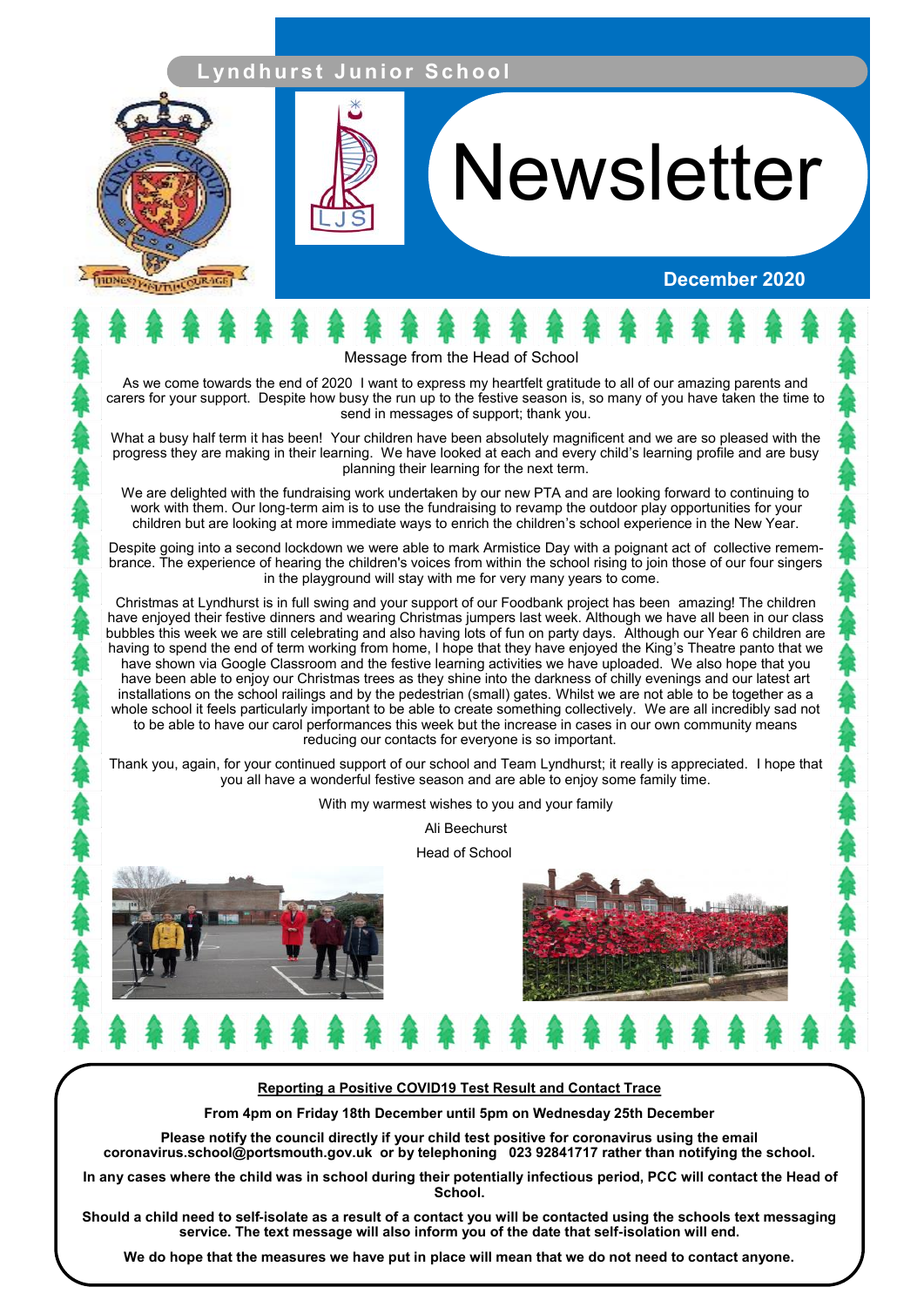

#### Year 3

It's been another busy half term for Year 3!

We continued learning about The Stone Age and were able to apply this knowledge to our dance moves. We then tracked the progress of humans as they discovered bronze followed by iron, and were able to comment on the impact this had on daily life. The children have been able to accompany some well known tracks on the glockenspiel whilst learning about pitch. They have investigated magnets and some have even applied this knowledge to create a game which relied on magnetic force. Finally, the children were shown how to chop vegetables, using the 'bridge' and 'claw' methods, in order to create a delicious vegetable soup. Many thanks for all of your support over the Autumn Term.

- Mrs Longhurst

#### Year 4

This half term, Year 4 have been busy learning about African culture and becoming storytellers. One highlight for me was how excited they were about being able to choose their own story to tell. We also had a lot of fun creating African houses with clay and straw. Another highlight was being able to take part in a whole school remembrance service, despite being separated. It was a really special moment.

- Miss Byrne

Year 5

This half term, Year 5 have enjoyed our topic 'Ancient Greeks' focussing on Ancient Greek history And culture. In English, the

children impressed us with their own versions of an Ancient Greek myth. We created pictures inspired by Vincent Van Gogh's 'Starry Night' and then designed our wood-Christmas decorations on the same theme. Many of the children were introduced to Yoga for the first time and benefitted from learning some mindfulness and relaxation techniques.



- Mrs Davis

#### Year<sub>6</sub>

Year 6 have settled back into school well and have really impressed us with their enthusiasm for learning. They have enjoyed studying the Victorians - writing diaries and newspaper articles, as workhouse children, to support their knowledge. They have also researched some of the animals that live in the Arctic and Antarctica and have located these areas on a world map. We have been very proud of them all as they valiantly participated in their first mocks SATS this term. Keep up the good work!

- Mrs Pycroft

A big thank you from the Friends of CPI&LJS PTA for all your contributions this term. In raising funds. From doing the Bags 2 Schools appeal, to donating to the Food Bank, which made such a huge difference to local families who are finding this festive period hard. Also not forgetting the wonderful Treat Bags made up and forwarded to …… This will put a smile on so many faces.